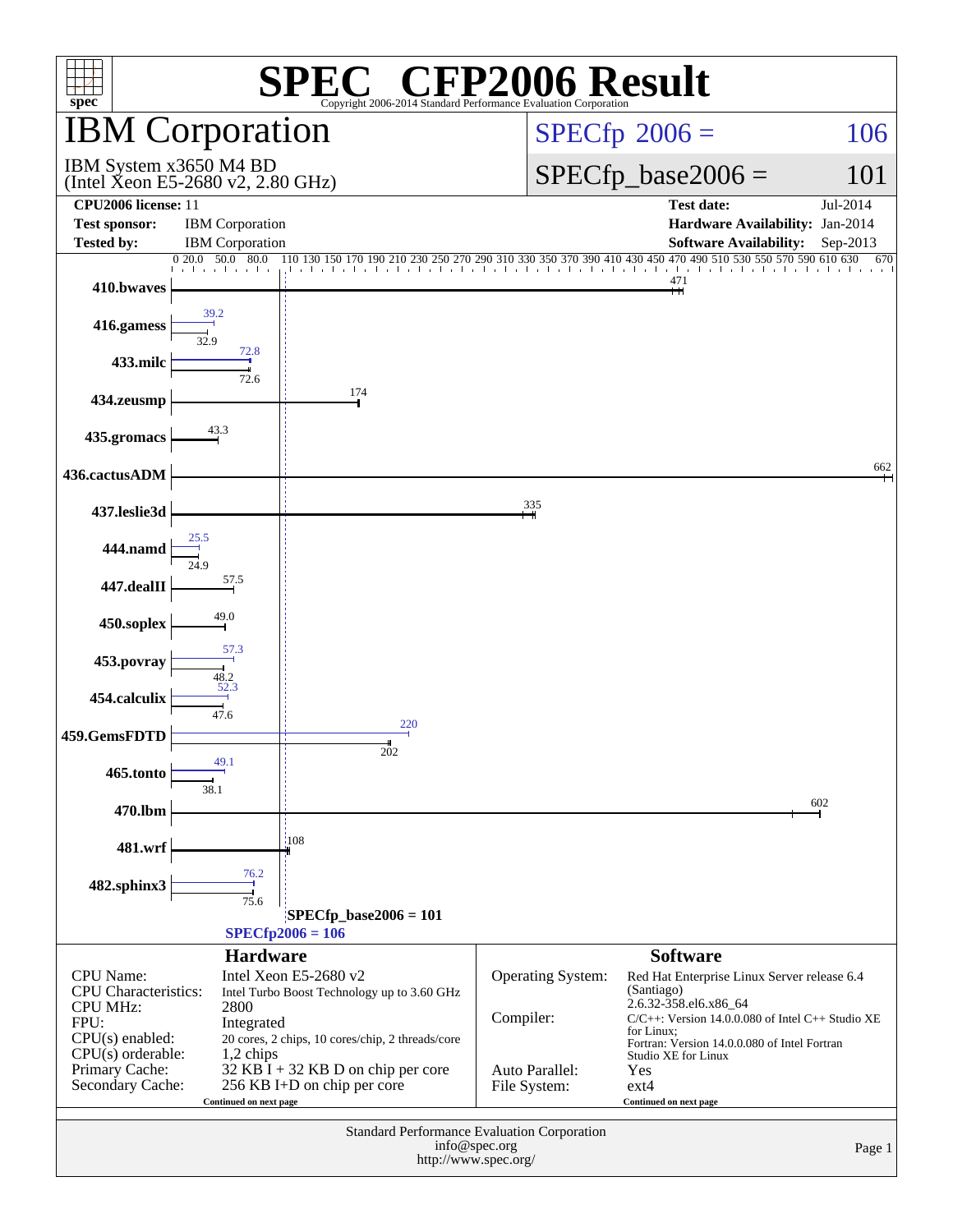

### IBM Corporation

#### IBM System x3650 M4 BD

(Intel Xeon E5-2680 v2, 2.80 GHz)

#### $SPECfp2006 = 106$  $SPECfp2006 = 106$

#### $SPECfp\_base2006 = 101$

| <b>CPU2006 license: 11</b>                                                        |                                                                                                                                  |                                                                                    | <b>Test date:</b><br>$Jul-2014$                            |
|-----------------------------------------------------------------------------------|----------------------------------------------------------------------------------------------------------------------------------|------------------------------------------------------------------------------------|------------------------------------------------------------|
| <b>Test sponsor:</b>                                                              | <b>IBM</b> Corporation                                                                                                           |                                                                                    | Hardware Availability: Jan-2014                            |
| <b>Tested by:</b>                                                                 | <b>IBM</b> Corporation                                                                                                           |                                                                                    | <b>Software Availability:</b><br>$Sep-2013$                |
| L3 Cache:<br>Other Cache:<br>Memory:<br>Disk Subsystem:<br><b>Other Hardware:</b> | $25 \text{ MB I+D}$ on chip per chip<br>None<br>256 GB (16 x 16 GB 2Rx4 PC3-14900R-13, ECC)<br>1 x 500 GB SATA, 7200 RPM<br>None | <b>System State:</b><br><b>Base Pointers:</b><br>Peak Pointers:<br>Other Software: | Run level 3 (multi-user)<br>64-bit<br>$32/64$ -bit<br>None |

**[Results Table](http://www.spec.org/auto/cpu2006/Docs/result-fields.html#ResultsTable)**

| Results Table     |                                                                                                          |              |                |       |                |              |                |              |                |              |                |              |
|-------------------|----------------------------------------------------------------------------------------------------------|--------------|----------------|-------|----------------|--------------|----------------|--------------|----------------|--------------|----------------|--------------|
| <b>Base</b>       |                                                                                                          |              |                |       | <b>Peak</b>    |              |                |              |                |              |                |              |
| <b>Benchmark</b>  | <b>Seconds</b>                                                                                           | <b>Ratio</b> | <b>Seconds</b> | Ratio | <b>Seconds</b> | <b>Ratio</b> | <b>Seconds</b> | <b>Ratio</b> | <b>Seconds</b> | <b>Ratio</b> | <b>Seconds</b> | <b>Ratio</b> |
| 410.bwayes        | 28.6                                                                                                     | 475          | 29.2           | 465   | 28.8           | 471          | 28.6           | 475          | 29.2           | 465          | 28.8           | 471          |
| $416$ .gamess     | 595                                                                                                      | 32.9         | 595            | 32.9  | 595            | 32.9         | 500            | 39.2         | 500            | 39.2         | 499            | 39.3         |
| $433$ .milc       | 128                                                                                                      | 71.6         | 126            | 72.6  | 126            | 72.8         | <b>126</b>     | 72.8         | 127            | 72.3         | 124            | 73.8         |
| $434$ . zeusmp    | 52.6                                                                                                     | 173          | 52.2           | 174   | 52.4           | <u>174</u>   | 52.6           | 173          | 52.2           | 174          | 52.4           | <u>174</u>   |
| 435.gromacs       | 165                                                                                                      | 43.3         | 165            | 43.3  | 165            | 43.3         | 165            | 43.3         | 165            | 43.3         | 165            | 43.3         |
| 436.cactusADM     | 17.9                                                                                                     | 669          | 18.1           | 662   | 18.1           | 662          | 17.9           | 669          | 18.1           | 662          | 18.1           | 662          |
| 437.leslie3d      | 28.8                                                                                                     | 326          | 27.8           | 338   | 28.0           | 335          | 28.8           | 326          | 27.8           | 338          | 28.0           | 335          |
| 444.namd          | 323                                                                                                      | 24.8         | 321            | 25.0  | 321            | 24.9         | 315            | 25.5         | 315            | 25.4         | 315            | 25.5         |
| $447$ .dealII     | 199                                                                                                      | 57.5         | 199            | 57.5  | 199            | 57.5         | 199            | 57.5         | <b>199</b>     | 57.5         | 199            | 57.5         |
| $450$ .soplex     | 170                                                                                                      | 49.0         | 171            | 48.9  | 167            | 49.8         | 170            | 49.0         | 171            | 48.9         | 167            | 49.8         |
| 453.povray        | 110                                                                                                      | 48.2         | 112            | 47.6  | 109            | 48.7         | 92.7           | 57.4         | 92.9           | 57.3         | 92.8           | 57.3         |
| 454.calculix      | 173                                                                                                      | 47.6         | 174            | 47.5  | 172            | 47.8         | 158            | 52.3         | 157            | 52.6         | 158            | 52.1         |
| 459.GemsFDTD      | 52.2                                                                                                     | 203          | 52.4           | 202   | 52.8           | 201          | 48.1           | 220          | 48.1           | 220          | 48.1           | 220          |
| 465.tonto         | 258                                                                                                      | 38.1         | 259            | 38.0  | 256            | 38.5         | 201            | 49.1         | 201            | 49.0         | 200            | 49.3         |
| 470.1bm           | 22.8                                                                                                     | 602          | 22.8           | 602   | 23.8           | 577          | 22.8           | 602          | 22.8           | 602          | 23.8           | 577          |
| 481.wrf           | 103                                                                                                      | 108          | 104            | 107   | 102            | 109          | 103            | 108          | 104            | 107          | 102            | 109          |
| $482$ .sphinx $3$ | 261                                                                                                      | 74.8         | 257            | 75.9  | 258            | 75.6         | 256            | 76.2         | 254            | 76.6         | 257            | 75.9         |
|                   | Results appear in the order in which they were run. Bold underlined text indicates a median measurement. |              |                |       |                |              |                |              |                |              |                |              |

#### **[Operating System Notes](http://www.spec.org/auto/cpu2006/Docs/result-fields.html#OperatingSystemNotes)**

 Stack size set to unlimited using "ulimit -s unlimited" Zone reclaim mode enabled with: echo 1 > /proc/sys/vm/zone\_reclaim\_mode Intel Idle Driver disabled with the following Linux kernel parameter in /etc/grub.conf: intel\_idle.max\_cstate=0

#### **[Platform Notes](http://www.spec.org/auto/cpu2006/Docs/result-fields.html#PlatformNotes)**

 BIOS setting: Operating Mode set to Maximum Performance Sysinfo program /home/SPECcpu-20140116-ic14.0/config/sysinfo.rev6818 \$Rev: 6818 \$ \$Date:: 2012-07-17 #\$ e86d102572650a6e4d596a3cee98f191 running on x3650M4BD Sat Jul 19 04:43:51 2014

Continued on next page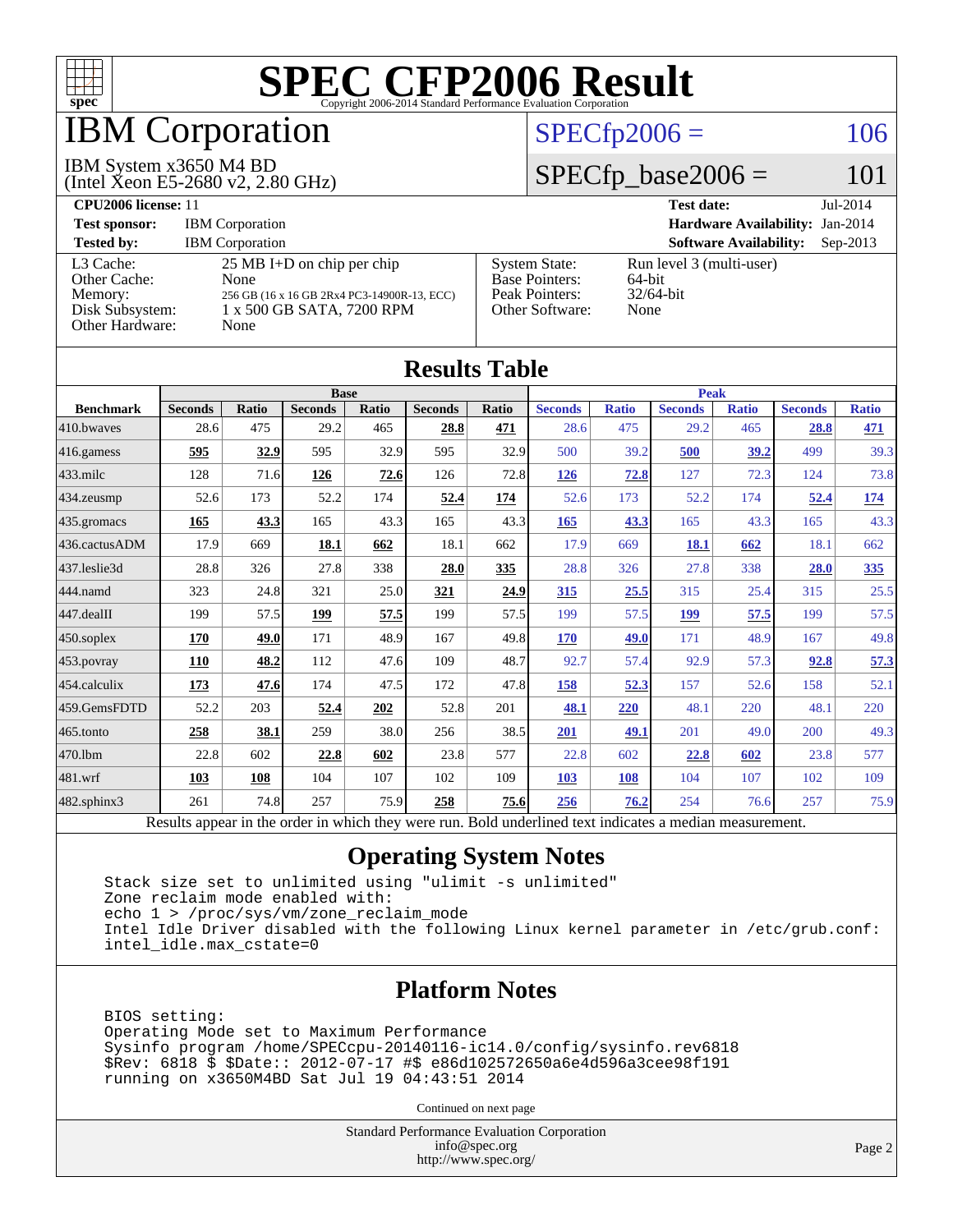

IBM Corporation

 $SPECfp2006 = 106$  $SPECfp2006 = 106$ 

(Intel Xeon E5-2680 v2, 2.80 GHz) IBM System x3650 M4 BD

 $SPECTp\_base2006 = 101$ 

**[CPU2006 license:](http://www.spec.org/auto/cpu2006/Docs/result-fields.html#CPU2006license)** 11 **[Test date:](http://www.spec.org/auto/cpu2006/Docs/result-fields.html#Testdate)** Jul-2014 [Test sponsor:](http://www.spec.org/auto/cpu2006/Docs/result-fields.html#Testsponsor) IBM Corporation **[Hardware Availability:](http://www.spec.org/auto/cpu2006/Docs/result-fields.html#HardwareAvailability)** Jan-2014 **[Tested by:](http://www.spec.org/auto/cpu2006/Docs/result-fields.html#Testedby)** IBM Corporation **[Software Availability:](http://www.spec.org/auto/cpu2006/Docs/result-fields.html#SoftwareAvailability)** Sep-2013

#### **[Platform Notes \(Continued\)](http://www.spec.org/auto/cpu2006/Docs/result-fields.html#PlatformNotes)**

| This section contains SUT (System Under Test) info as seen by<br>some common utilities. To remove or add to this section, see:<br>http://www.spec.org/cpu2006/Docs/config.html#sysinfo                                                                                                                                                                                                                                                                  |
|---------------------------------------------------------------------------------------------------------------------------------------------------------------------------------------------------------------------------------------------------------------------------------------------------------------------------------------------------------------------------------------------------------------------------------------------------------|
| From /proc/cpuinfo<br>model name: $Intel(R)$ Xeon(R) CPU E5-2680 v2 @ 2.80GHz<br>2 "physical id"s (chips)<br>40 "processors"<br>cores, siblings (Caution: counting these is hw and system dependent.<br>The<br>following excerpts from /proc/cpuinfo might not be reliable. Use with<br>caution.)<br>cpu cores $: 10$<br>siblings : 20<br>physical 0: cores 0 1 2 3 4 8 9 10 11 12<br>physical 1: cores 0 1 2 3 4 8 9 10 11 12<br>cache size : 25600 KB |
| From /proc/meminfo<br>MemTotal:<br>264611244 kB<br>HugePages_Total:<br>$\Omega$<br>Hugepagesize: 2048 kB                                                                                                                                                                                                                                                                                                                                                |
| /usr/bin/lsb_release -d<br>Red Hat Enterprise Linux Server release 6.4 (Santiago)                                                                                                                                                                                                                                                                                                                                                                       |
| From /etc/*release* /etc/*version*<br>redhat-release: Red Hat Enterprise Linux Server release 6.4 (Santiago)<br>system-release: Red Hat Enterprise Linux Server release 6.4 (Santiago)<br>system-release-cpe: cpe:/o:redhat:enterprise_linux:6server:ga:server                                                                                                                                                                                          |
| uname $-a$ :<br>Linux x3650M4BD 2.6.32-358.el6.x86_64 #1 SMP Tue Jan 29 11:47:41 EST 2013<br>x86_64 x86_64 x86_64 GNU/Linux                                                                                                                                                                                                                                                                                                                             |
| run-level 3 Jul 16 18:07                                                                                                                                                                                                                                                                                                                                                                                                                                |
| SPEC is set to: /home/SPECcpu-20140116-ic14.0<br>Size Used Avail Use% Mounted on<br>Filesystem<br>Type<br>/dev/mapper/vg_x3650m4bd-lv_home<br>404G 68G 316G 18% / home<br>ext4                                                                                                                                                                                                                                                                          |
| Additional information from dmidecode:<br>BIOS IBM -[YOE103BUS-1.10]- 02/14/2014<br>Memory:<br>16x Samsung M393B2G70QH0-CMA 16 GB 1867 MHz 2 rank                                                                                                                                                                                                                                                                                                       |
| (End of data from sysinfo program)                                                                                                                                                                                                                                                                                                                                                                                                                      |
|                                                                                                                                                                                                                                                                                                                                                                                                                                                         |
| Standard Darfarmange Evaluation Composition                                                                                                                                                                                                                                                                                                                                                                                                             |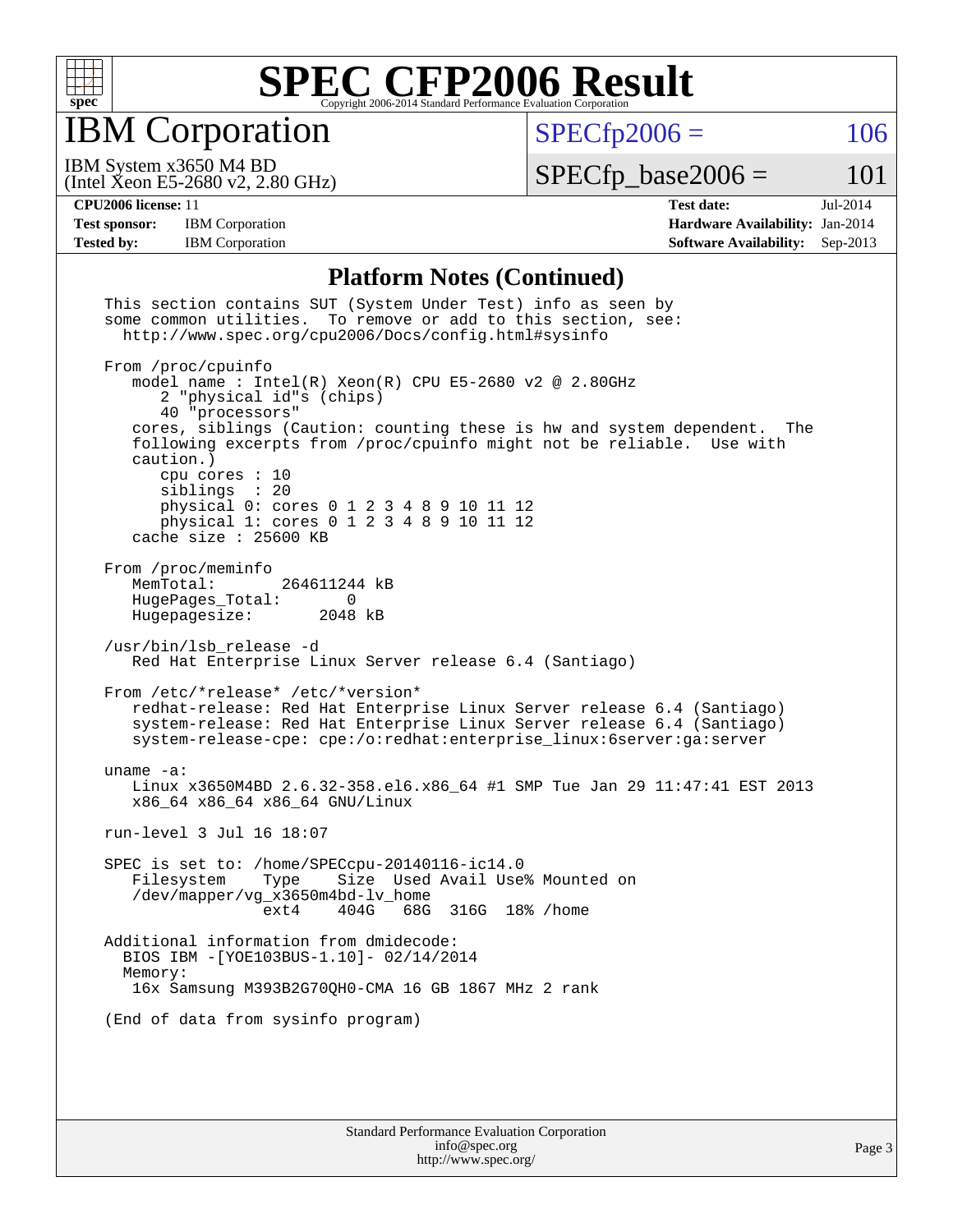

#### IBM Corporation

 $SPECTp2006 = 106$ 

(Intel Xeon E5-2680 v2, 2.80 GHz) IBM System x3650 M4 BD

 $SPECfp\_base2006 = 101$ 

**[Test sponsor:](http://www.spec.org/auto/cpu2006/Docs/result-fields.html#Testsponsor)** IBM Corporation **[Hardware Availability:](http://www.spec.org/auto/cpu2006/Docs/result-fields.html#HardwareAvailability)** Jan-2014

**[CPU2006 license:](http://www.spec.org/auto/cpu2006/Docs/result-fields.html#CPU2006license)** 11 **[Test date:](http://www.spec.org/auto/cpu2006/Docs/result-fields.html#Testdate)** Jul-2014 **[Tested by:](http://www.spec.org/auto/cpu2006/Docs/result-fields.html#Testedby)** IBM Corporation **[Software Availability:](http://www.spec.org/auto/cpu2006/Docs/result-fields.html#SoftwareAvailability)** Sep-2013

#### **[General Notes](http://www.spec.org/auto/cpu2006/Docs/result-fields.html#GeneralNotes)**

Environment variables set by runspec before the start of the run: KMP AFFINITY = "granularity=fine, compact,  $1,0$ " LD\_LIBRARY\_PATH = "/home/SPECcpu-20140116-ic14.0/libs/32:/home/SPECcpu-20140116-ic14.0/libs/64:/home/SPECcpu-20140116-ic14.0/sh" OMP\_NUM\_THREADS = "20"

 Binaries compiled on a system with 1x Core i7-860 CPU + 8GB memory using RedHat EL 6.4 Transparent Huge Pages enabled with: echo always > /sys/kernel/mm/redhat\_transparent\_hugepage/enabled runspec command invoked through numactl i.e.: numactl --interleave=all runspec <etc>

**[Base Compiler Invocation](http://www.spec.org/auto/cpu2006/Docs/result-fields.html#BaseCompilerInvocation)**

[C benchmarks](http://www.spec.org/auto/cpu2006/Docs/result-fields.html#Cbenchmarks):  $\text{icc}$   $-\text{m64}$ 

[C++ benchmarks:](http://www.spec.org/auto/cpu2006/Docs/result-fields.html#CXXbenchmarks) [icpc -m64](http://www.spec.org/cpu2006/results/res2014q3/cpu2006-20140727-30638.flags.html#user_CXXbase_intel_icpc_64bit_bedb90c1146cab66620883ef4f41a67e)

[Fortran benchmarks](http://www.spec.org/auto/cpu2006/Docs/result-fields.html#Fortranbenchmarks): [ifort -m64](http://www.spec.org/cpu2006/results/res2014q3/cpu2006-20140727-30638.flags.html#user_FCbase_intel_ifort_64bit_ee9d0fb25645d0210d97eb0527dcc06e)

[Benchmarks using both Fortran and C](http://www.spec.org/auto/cpu2006/Docs/result-fields.html#BenchmarksusingbothFortranandC): [icc -m64](http://www.spec.org/cpu2006/results/res2014q3/cpu2006-20140727-30638.flags.html#user_CC_FCbase_intel_icc_64bit_0b7121f5ab7cfabee23d88897260401c) [ifort -m64](http://www.spec.org/cpu2006/results/res2014q3/cpu2006-20140727-30638.flags.html#user_CC_FCbase_intel_ifort_64bit_ee9d0fb25645d0210d97eb0527dcc06e)

#### **[Base Portability Flags](http://www.spec.org/auto/cpu2006/Docs/result-fields.html#BasePortabilityFlags)**

| 410.bwaves: -DSPEC CPU LP64                 |                                                                |
|---------------------------------------------|----------------------------------------------------------------|
| 416.gamess: -DSPEC_CPU_LP64                 |                                                                |
| 433.milc: -DSPEC CPU LP64                   |                                                                |
| 434.zeusmp: - DSPEC_CPU_LP64                |                                                                |
| 435.gromacs: -DSPEC_CPU_LP64 -nofor_main    |                                                                |
| 436.cactusADM: -DSPEC CPU LP64 -nofor main  |                                                                |
| 437.leslie3d: -DSPEC CPU LP64               |                                                                |
| 444.namd: -DSPEC CPU LP64                   |                                                                |
| 447.dealII: -DSPEC CPU LP64                 |                                                                |
| 450.soplex: -DSPEC_CPU_LP64                 |                                                                |
| 453.povray: -DSPEC_CPU_LP64                 |                                                                |
| 454.calculix: - DSPEC CPU LP64 - nofor main |                                                                |
| 459.GemsFDTD: - DSPEC_CPU LP64              |                                                                |
| 465.tonto: - DSPEC CPU LP64                 |                                                                |
| 470.1bm: - DSPEC CPU LP64                   |                                                                |
|                                             | 481.wrf: -DSPEC CPU_LP64 -DSPEC_CPU_CASE_FLAG -DSPEC_CPU_LINUX |
| 482.sphinx3: -DSPEC_CPU_LP64                |                                                                |
|                                             |                                                                |

| <b>Standard Performance Evaluation Corporation</b> |
|----------------------------------------------------|
| info@spec.org                                      |
| http://www.spec.org/                               |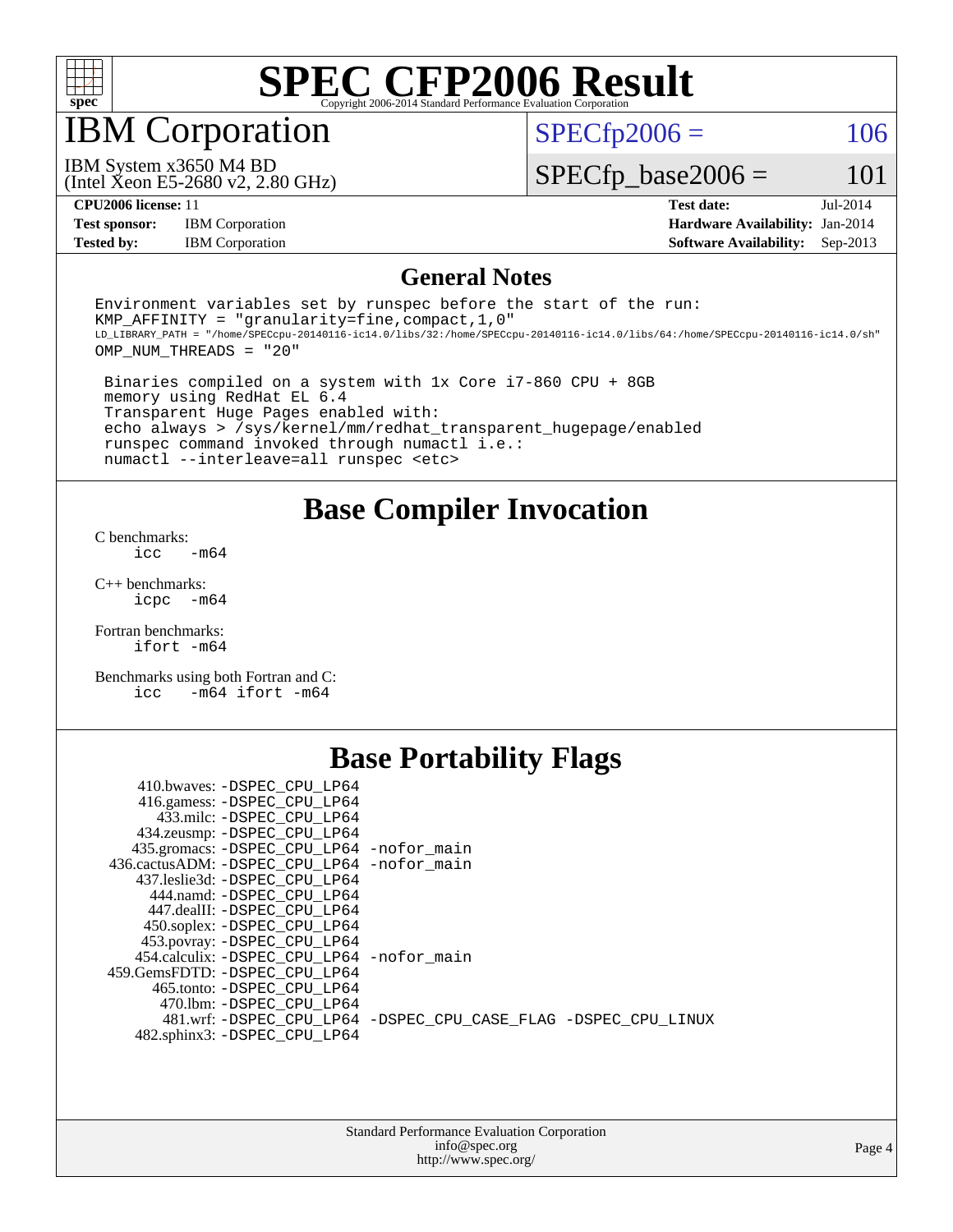

### IBM Corporation

 $SPECfp2006 = 106$  $SPECfp2006 = 106$ 

(Intel Xeon E5-2680 v2, 2.80 GHz) IBM System x3650 M4 BD

 $SPECTp\_base2006 = 101$ 

**[CPU2006 license:](http://www.spec.org/auto/cpu2006/Docs/result-fields.html#CPU2006license)** 11 **[Test date:](http://www.spec.org/auto/cpu2006/Docs/result-fields.html#Testdate)** Jul-2014

| <b>Test sponsor:</b> | <b>IBM</b> Corporation |
|----------------------|------------------------|
| <b>Tested by:</b>    | <b>IBM</b> Corporation |

**[Hardware Availability:](http://www.spec.org/auto/cpu2006/Docs/result-fields.html#HardwareAvailability)** Jan-2014 **[Software Availability:](http://www.spec.org/auto/cpu2006/Docs/result-fields.html#SoftwareAvailability)** Sep-2013

#### **[Base Optimization Flags](http://www.spec.org/auto/cpu2006/Docs/result-fields.html#BaseOptimizationFlags)**

[C benchmarks](http://www.spec.org/auto/cpu2006/Docs/result-fields.html#Cbenchmarks): [-xAVX](http://www.spec.org/cpu2006/results/res2014q3/cpu2006-20140727-30638.flags.html#user_CCbase_f-xAVX) [-ipo](http://www.spec.org/cpu2006/results/res2014q3/cpu2006-20140727-30638.flags.html#user_CCbase_f-ipo) [-O3](http://www.spec.org/cpu2006/results/res2014q3/cpu2006-20140727-30638.flags.html#user_CCbase_f-O3) [-no-prec-div](http://www.spec.org/cpu2006/results/res2014q3/cpu2006-20140727-30638.flags.html#user_CCbase_f-no-prec-div) [-parallel](http://www.spec.org/cpu2006/results/res2014q3/cpu2006-20140727-30638.flags.html#user_CCbase_f-parallel) [-opt-prefetch](http://www.spec.org/cpu2006/results/res2014q3/cpu2006-20140727-30638.flags.html#user_CCbase_f-opt-prefetch) [-ansi-alias](http://www.spec.org/cpu2006/results/res2014q3/cpu2006-20140727-30638.flags.html#user_CCbase_f-ansi-alias) [C++ benchmarks:](http://www.spec.org/auto/cpu2006/Docs/result-fields.html#CXXbenchmarks) [-xAVX](http://www.spec.org/cpu2006/results/res2014q3/cpu2006-20140727-30638.flags.html#user_CXXbase_f-xAVX) [-ipo](http://www.spec.org/cpu2006/results/res2014q3/cpu2006-20140727-30638.flags.html#user_CXXbase_f-ipo) [-O3](http://www.spec.org/cpu2006/results/res2014q3/cpu2006-20140727-30638.flags.html#user_CXXbase_f-O3) [-no-prec-div](http://www.spec.org/cpu2006/results/res2014q3/cpu2006-20140727-30638.flags.html#user_CXXbase_f-no-prec-div) [-opt-prefetch](http://www.spec.org/cpu2006/results/res2014q3/cpu2006-20140727-30638.flags.html#user_CXXbase_f-opt-prefetch) [-ansi-alias](http://www.spec.org/cpu2006/results/res2014q3/cpu2006-20140727-30638.flags.html#user_CXXbase_f-ansi-alias)

[Fortran benchmarks](http://www.spec.org/auto/cpu2006/Docs/result-fields.html#Fortranbenchmarks):

[-xAVX](http://www.spec.org/cpu2006/results/res2014q3/cpu2006-20140727-30638.flags.html#user_FCbase_f-xAVX) [-ipo](http://www.spec.org/cpu2006/results/res2014q3/cpu2006-20140727-30638.flags.html#user_FCbase_f-ipo) [-O3](http://www.spec.org/cpu2006/results/res2014q3/cpu2006-20140727-30638.flags.html#user_FCbase_f-O3) [-no-prec-div](http://www.spec.org/cpu2006/results/res2014q3/cpu2006-20140727-30638.flags.html#user_FCbase_f-no-prec-div) [-parallel](http://www.spec.org/cpu2006/results/res2014q3/cpu2006-20140727-30638.flags.html#user_FCbase_f-parallel) [-opt-prefetch](http://www.spec.org/cpu2006/results/res2014q3/cpu2006-20140727-30638.flags.html#user_FCbase_f-opt-prefetch)

[Benchmarks using both Fortran and C](http://www.spec.org/auto/cpu2006/Docs/result-fields.html#BenchmarksusingbothFortranandC): [-xAVX](http://www.spec.org/cpu2006/results/res2014q3/cpu2006-20140727-30638.flags.html#user_CC_FCbase_f-xAVX) [-ipo](http://www.spec.org/cpu2006/results/res2014q3/cpu2006-20140727-30638.flags.html#user_CC_FCbase_f-ipo) [-O3](http://www.spec.org/cpu2006/results/res2014q3/cpu2006-20140727-30638.flags.html#user_CC_FCbase_f-O3) [-no-prec-div](http://www.spec.org/cpu2006/results/res2014q3/cpu2006-20140727-30638.flags.html#user_CC_FCbase_f-no-prec-div) [-parallel](http://www.spec.org/cpu2006/results/res2014q3/cpu2006-20140727-30638.flags.html#user_CC_FCbase_f-parallel) [-opt-prefetch](http://www.spec.org/cpu2006/results/res2014q3/cpu2006-20140727-30638.flags.html#user_CC_FCbase_f-opt-prefetch) [-ansi-alias](http://www.spec.org/cpu2006/results/res2014q3/cpu2006-20140727-30638.flags.html#user_CC_FCbase_f-ansi-alias)

### **[Peak Compiler Invocation](http://www.spec.org/auto/cpu2006/Docs/result-fields.html#PeakCompilerInvocation)**

[C benchmarks](http://www.spec.org/auto/cpu2006/Docs/result-fields.html#Cbenchmarks):  $\text{icc}$   $-\text{m64}$ 

[C++ benchmarks:](http://www.spec.org/auto/cpu2006/Docs/result-fields.html#CXXbenchmarks) [icpc -m64](http://www.spec.org/cpu2006/results/res2014q3/cpu2006-20140727-30638.flags.html#user_CXXpeak_intel_icpc_64bit_bedb90c1146cab66620883ef4f41a67e)

[Fortran benchmarks](http://www.spec.org/auto/cpu2006/Docs/result-fields.html#Fortranbenchmarks): [ifort -m64](http://www.spec.org/cpu2006/results/res2014q3/cpu2006-20140727-30638.flags.html#user_FCpeak_intel_ifort_64bit_ee9d0fb25645d0210d97eb0527dcc06e)

[Benchmarks using both Fortran and C](http://www.spec.org/auto/cpu2006/Docs/result-fields.html#BenchmarksusingbothFortranandC): [icc -m64](http://www.spec.org/cpu2006/results/res2014q3/cpu2006-20140727-30638.flags.html#user_CC_FCpeak_intel_icc_64bit_0b7121f5ab7cfabee23d88897260401c) [ifort -m64](http://www.spec.org/cpu2006/results/res2014q3/cpu2006-20140727-30638.flags.html#user_CC_FCpeak_intel_ifort_64bit_ee9d0fb25645d0210d97eb0527dcc06e)

### **[Peak Portability Flags](http://www.spec.org/auto/cpu2006/Docs/result-fields.html#PeakPortabilityFlags)**

Same as Base Portability Flags

### **[Peak Optimization Flags](http://www.spec.org/auto/cpu2006/Docs/result-fields.html#PeakOptimizationFlags)**

[C benchmarks](http://www.spec.org/auto/cpu2006/Docs/result-fields.html#Cbenchmarks):

 433.milc: [-xAVX](http://www.spec.org/cpu2006/results/res2014q3/cpu2006-20140727-30638.flags.html#user_peakPASS2_CFLAGSPASS2_LDFLAGS433_milc_f-xAVX)(pass 2) [-prof-gen](http://www.spec.org/cpu2006/results/res2014q3/cpu2006-20140727-30638.flags.html#user_peakPASS1_CFLAGSPASS1_LDFLAGS433_milc_prof_gen_e43856698f6ca7b7e442dfd80e94a8fc)(pass 1) [-ipo](http://www.spec.org/cpu2006/results/res2014q3/cpu2006-20140727-30638.flags.html#user_peakPASS2_CFLAGSPASS2_LDFLAGS433_milc_f-ipo)(pass 2) [-O3](http://www.spec.org/cpu2006/results/res2014q3/cpu2006-20140727-30638.flags.html#user_peakPASS2_CFLAGSPASS2_LDFLAGS433_milc_f-O3)(pass 2) [-no-prec-div](http://www.spec.org/cpu2006/results/res2014q3/cpu2006-20140727-30638.flags.html#user_peakPASS2_CFLAGSPASS2_LDFLAGS433_milc_f-no-prec-div)(pass 2) [-prof-use](http://www.spec.org/cpu2006/results/res2014q3/cpu2006-20140727-30638.flags.html#user_peakPASS2_CFLAGSPASS2_LDFLAGS433_milc_prof_use_bccf7792157ff70d64e32fe3e1250b55)(pass 2) [-auto-ilp32](http://www.spec.org/cpu2006/results/res2014q3/cpu2006-20140727-30638.flags.html#user_peakCOPTIMIZE433_milc_f-auto-ilp32) [-ansi-alias](http://www.spec.org/cpu2006/results/res2014q3/cpu2006-20140727-30638.flags.html#user_peakCOPTIMIZE433_milc_f-ansi-alias)

 $470$ .lbm: basepeak = yes

```
 482.sphinx3: -xAVX -ipo -O3 -no-prec-div -unroll2 -ansi-alias
         -parallel
```
Continued on next page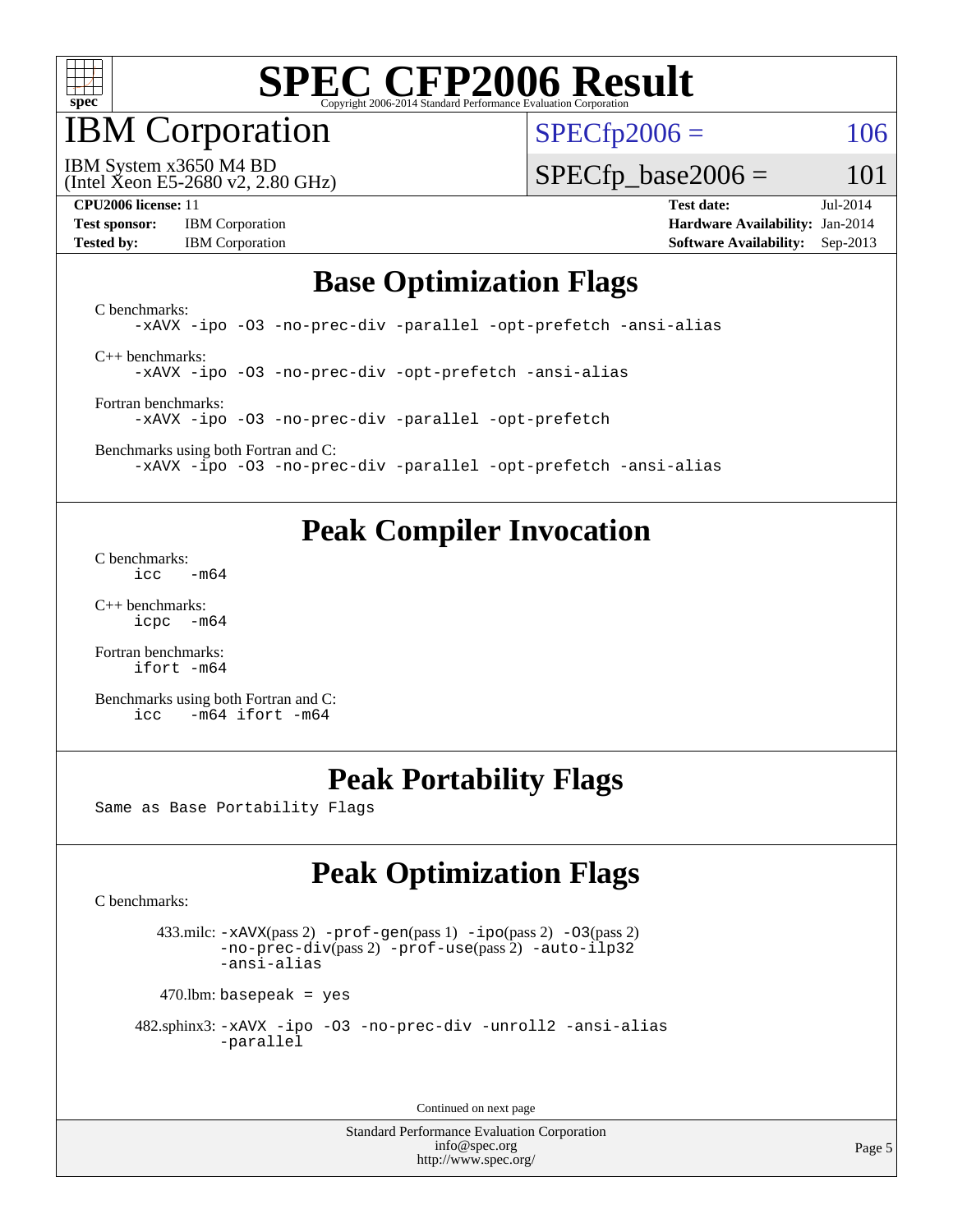

**BM** Corporation

 $SPECfp2006 = 106$  $SPECfp2006 = 106$ 

(Intel Xeon E5-2680 v2, 2.80 GHz) IBM System x3650 M4 BD

 $SPECTp\_base2006 = 101$ 

| <b>Test sponsor:</b> | <b>IBM</b> Corporation |
|----------------------|------------------------|
| <b>Tested by:</b>    | <b>IBM</b> Corporation |

**[CPU2006 license:](http://www.spec.org/auto/cpu2006/Docs/result-fields.html#CPU2006license)** 11 **[Test date:](http://www.spec.org/auto/cpu2006/Docs/result-fields.html#Testdate)** Jul-2014 **[Hardware Availability:](http://www.spec.org/auto/cpu2006/Docs/result-fields.html#HardwareAvailability)** Jan-2014 **[Software Availability:](http://www.spec.org/auto/cpu2006/Docs/result-fields.html#SoftwareAvailability)** Sep-2013

### **[Peak Optimization Flags \(Continued\)](http://www.spec.org/auto/cpu2006/Docs/result-fields.html#PeakOptimizationFlags)**

```
C++ benchmarks: 
        444.namd: -xAVX(pass 2) -prof-gen(pass 1) -ipo(pass 2) -O3(pass 2)
                -no-prec-div(pass 2) -prof-use(pass 2) -fno-alias
                -auto-ilp32
       447.dealII: basepeak = yes
      450.soplex: basepeak = yes
      453.povray: -xAVX(pass 2) -prof-gen(pass 1) -ipo(pass 2) -O3(pass 2)
                -no-prec-div(pass 2) -prof-use(pass 2) -unroll4 -ansi-alias
Fortran benchmarks: 
     410.bwaves: basepeak = yes 416.gamess: -xAVX(pass 2) -prof-gen(pass 1) -ipo(pass 2) -O3(pass 2)
                -no-prec-div(pass 2) -prof-use(pass 2) -unroll2
                -inline-level=0 -scalar-rep-
      434.zeusmp: basepeak = yes
      437.leslie3d: basepeak = yes
  459.GemsFDTD: -xAVX(pass 2) -prof-gen(pass 1) -ipo(pass 2) -O3(pass 2)
                -no-prec-div(pass 2) -prof-use(pass 2) -unroll2
                -inline-level=0 -opt-prefetch -parallel
        465.tonto: -xAVX(pass 2) -prof-gen(pass 1) -ipo(pass 2) -O3(pass 2)
                -no-prec-div(pass 2) -prof-use(pass 2) -inline-calloc
                -opt-malloc-options=3-auto-unroll4
Benchmarks using both Fortran and C: 
     435.gromacs: basepeak = yes
 436.cactusADM: basepeak = yes 454.calculix: -xAVX -ipo -O3 -no-prec-div -auto-ilp32 -ansi-alias
        481.wrf: basepeak = yes
                     The flags files that were used to format this result can be browsed at
```
<http://www.spec.org/cpu2006/flags/Intel-ic14.0-official-linux64.20140128.html> <http://www.spec.org/cpu2006/flags/IBM-Platform-Flags-V1.2-IVB-B.html>

You can also download the XML flags sources by saving the following links: <http://www.spec.org/cpu2006/flags/Intel-ic14.0-official-linux64.20140128.xml> <http://www.spec.org/cpu2006/flags/IBM-Platform-Flags-V1.2-IVB-B.xml>